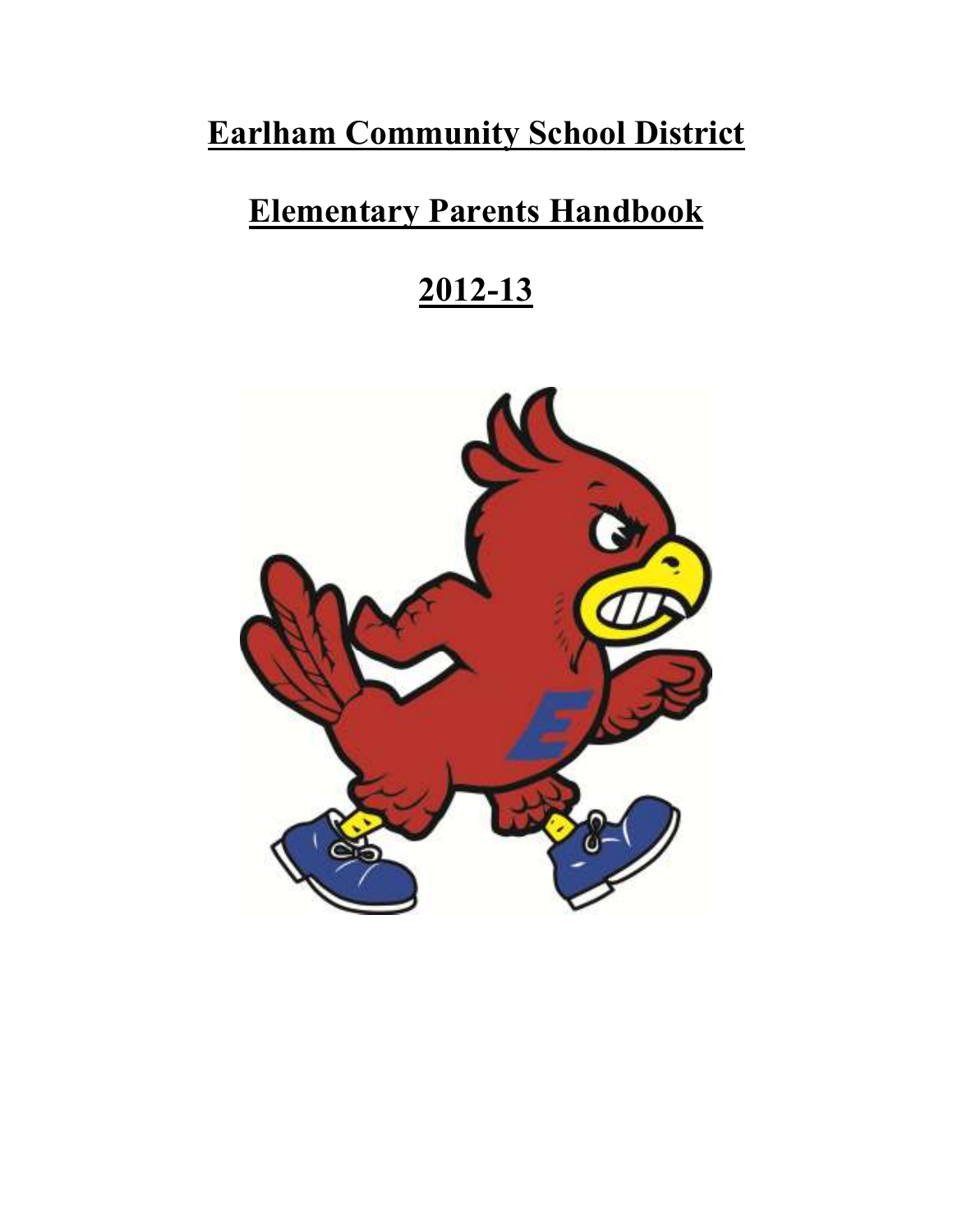# **Table of Contents**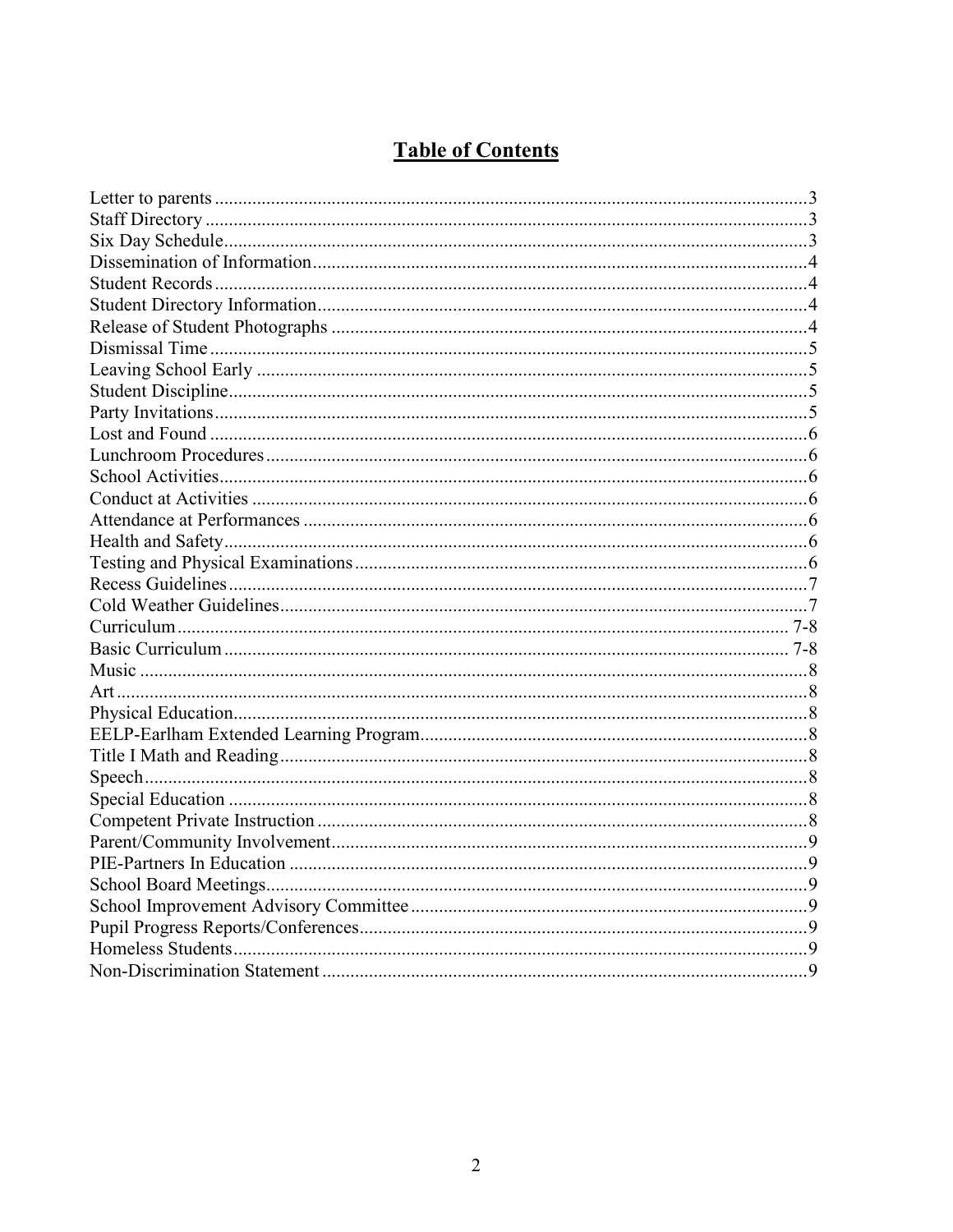# Elementary Parent Handbook 2012-2013

#### Dear Families:

This handbook has been prepared for you. It is our hope that the information contained herein will answer many of the questions you have concerning Earlham Community School District policies and procedures. All situations cannot be covered in a handbook. However, it does serve as a guide for helping you to understand your responsibilities, privileges, and duties. This handbook is an extension of school board policy. The principal may make exceptions, if warranted. Major exceptions need to be approved by the school board.

Please feel free to call the school for assistance at any time. One of our secretaries will be happy to assist you or direct your call to the appropriate person. You are invited to visit school to observe your child's class or to eat lunch. If you desire to visit a classroom, it is best to call your child's teacher to determine the best possible time to visit.

This is your school. You are welcome!

NOTE: All visitors to the school are required to report to the district office upon arrival. Visitors will be asked to sign in and wear a name tag. Exceptions are school programs and conferences. Please sign out before leaving the school.

| Jason Hammen<br>Megan Fredericksen | PK-6 Principal<br><b>Elementary Secretary</b> |         | x 138<br>x 121 |                      |                            |       |
|------------------------------------|-----------------------------------------------|---------|----------------|----------------------|----------------------------|-------|
| Teacher                            | Position                                      |         |                | Teacher              | Position                   |       |
| Rachel Shaw                        | Pre-K/Preschoolx 235                          |         |                | Shelby Harper        | $6th$ Grade                | x 216 |
| Angela Ridgely                     | Kindergarten                                  | x 251   |                | Kristy Morford       | $6th$ Grade                | x 261 |
| Tara Aquino                        | Kindergarten                                  | $x$ 250 |                | Kasey Moon           | PK-8 Art                   | x 237 |
| <b>Jody Dvorak</b>                 | $1st$ Grade                                   | x 206   |                | <b>Ashley Maiers</b> | $6th$ Grade Music          | x 499 |
| Brenda Schnell                     | 1 <sup>st</sup> Grade                         | x 297   |                | Nathan Sletten       | $6th$ Grade Band           | x 493 |
| Val Schmidt                        | $2nd$ Grade                                   | x 248   |                | Justin Johnson       | <b>PK-8 P.E.</b>           | x 291 |
| Emily Burright                     | $2nd$ Grade                                   | x258    |                | Ami Schulz           | <b>Reading Recovery</b>    | x 263 |
| Traci Terwilliger                  | $3rd$ Grade                                   | x 298   |                | DeAnn Filkins        | Reading                    | x 228 |
| Amanda Gebhardt                    | $3rd$ Grade                                   | x 254   |                | Julie Hamilton       | Title 1 Math               | x 246 |
| <b>Susan Ramsey</b>                | $3rd$ Grade                                   | x 256   |                | Holly Homan          | PK-5 Vocal & Band          | x 281 |
| Cindy Ransom                       | $4th$ Grade                                   | x 253   |                | Monica Tibben        | <b>School Nurse</b>        | x 126 |
| Kevin Williamson                   | $4th$ Grade                                   | x 255   |                | Lisa Stortenbecker   | PK-3 Special Ed.           | x 257 |
| Mai Morris                         | $5th$ Grade                                   | x 252   |                | Alicia Votaw         | 4-6 Special Ed.            | x 247 |
| <b>Stacy Oselette</b>              | $5th$ Grade                                   | x 262   |                | Mindy Harskamp       | <b>At-Risk Coordinator</b> | x 260 |
| Ali Waugh                          | $5th$ Grade                                   | x 285   |                | <b>Rene Nuss</b>     | Librarian/Technology       | x 230 |

#### **2012-13 EARLHAM ELEMENTARY STAFF:**

#### **SIX DAY SCHEDULE**

The elementary school operates on a six-day schedule. Our days are known as Day 1, Day 2, Day 3, Day 4, Day 5, and Day 6. Through this system, whenever days of school are dismissed because of inclement weather or holidays, the students do not miss their special subjects because the number days move to the next day school is in session.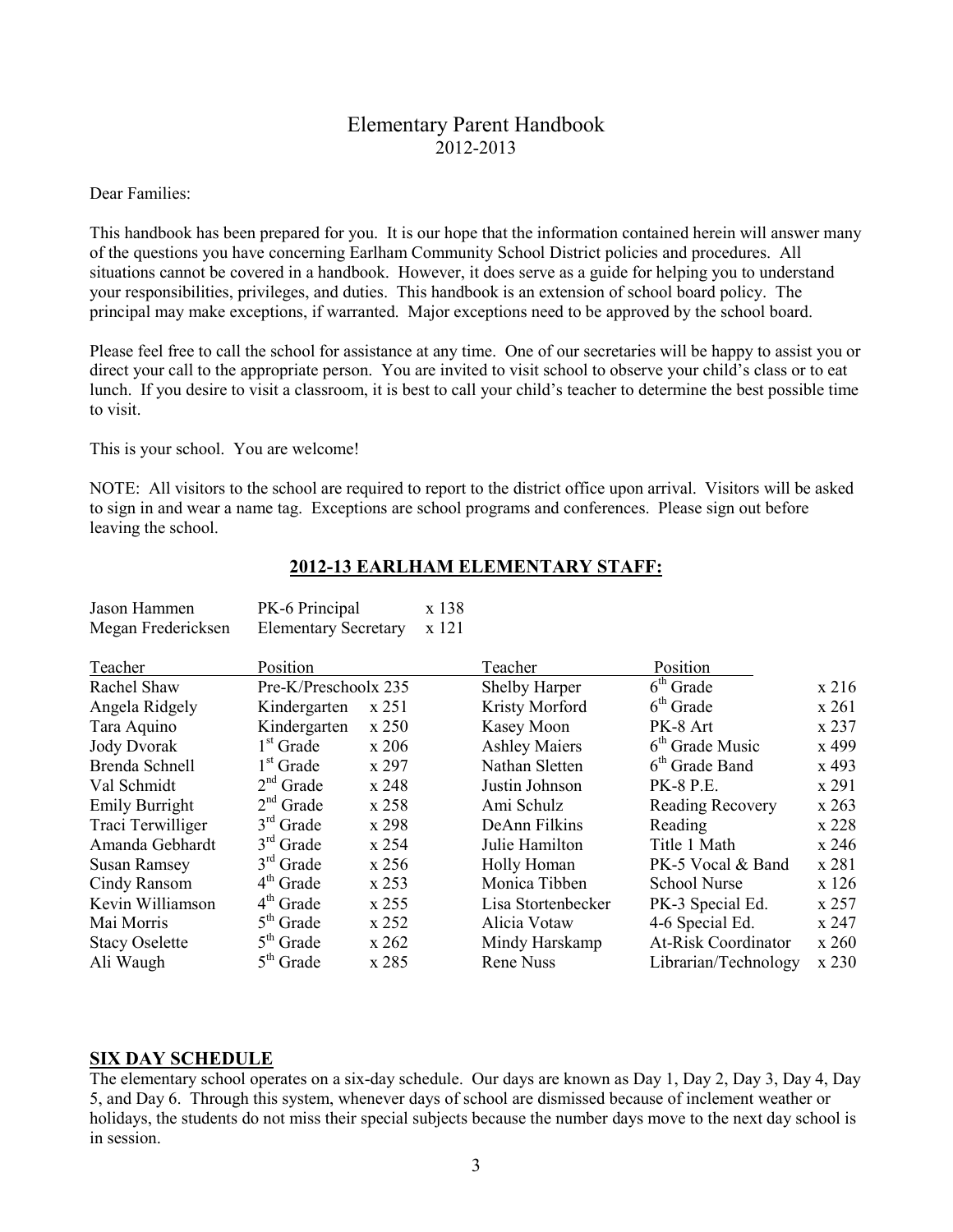# **DISSEMINATION OF INFORMATION**

The following information may be released to the public in regard to an individual student of the school district as necessary. Any student or parent/guardian not wanting this information released to the public must make an objection in writing to the principal. It is necessary to renew this objection at the beginning of each school year.

Information released may include: name, address, telephone, date and place of birth, major field of study, participation in officially recognized activities and sports, weight and height of members of athletic teams, dates of attendance, degrees and awards received, the most recent previous school or institution attended by the student, and honor rolls.

#### **STUDENT RECORDS**

The Earlham Community School District maintains records on each student in order to facilitate the instruction, guidance and educational progress of each student. The records contain information about the student and his or her education and may include but are not limited to the following types of records: student's legal name as it appears on the birth certificate, identification data, attendance data, record of achievement, family background data, aptitude tests, educational and vocational plans, honors and activities, discipline data, objective counselor or teacher ratings and observations, and external agency reports. Parents of students under age 18 and students over 18 have the right to:

- 1. inspect and review educational records;
- 2. request an amendment of the educational records;
- 3. consent to disclosure of personally identifiable information;
- 4. file a complaint with the U.S. Department of Education regarding alleged non compliance with the law;
- 5. obtain a copy of the records policy;
- 6. withdraw students' directory information from release.

#### **STUDENT DIRECTORY INFORMATION**

Student directory information is designed to be used internally to assist certified personnel and is not accessible to the public. Student directory and general student information will be provided to the public for school related activities and/or educational opportunities without parents'/guardians' consent, unless the parents/guardians have notified the administration, in writing, by September 15 of the current school year (or within two weeks of the student's enrollment should it occur after this date), that they do not want their minor student's information published without their consent.

Directory information may include, but not be limited to, the student's name, address, telephone number, date and place of birth, major field of study, participation in officially recognized activities and sports, weight and height of members of athletic teams, dates of attendance, degrees and awards received, the most recent previous educational agency or institution attended by the student, and other similar information.

#### **RELEASE OF STUDENT PHOTOGRAPHS**

In the Earlham Community School District, photographs or likenesses may be released without written consent unless qualified objectors comply with the following procedure.

If any parents or guardians of students under the age of 18, or students over the age of 18, object to this policy of releasing photographs or likenesses, they should contact, in writing, by September 15 of the current school year (or within two weeks of the student's enrollment should it occur after this date) the appropriate building administrator.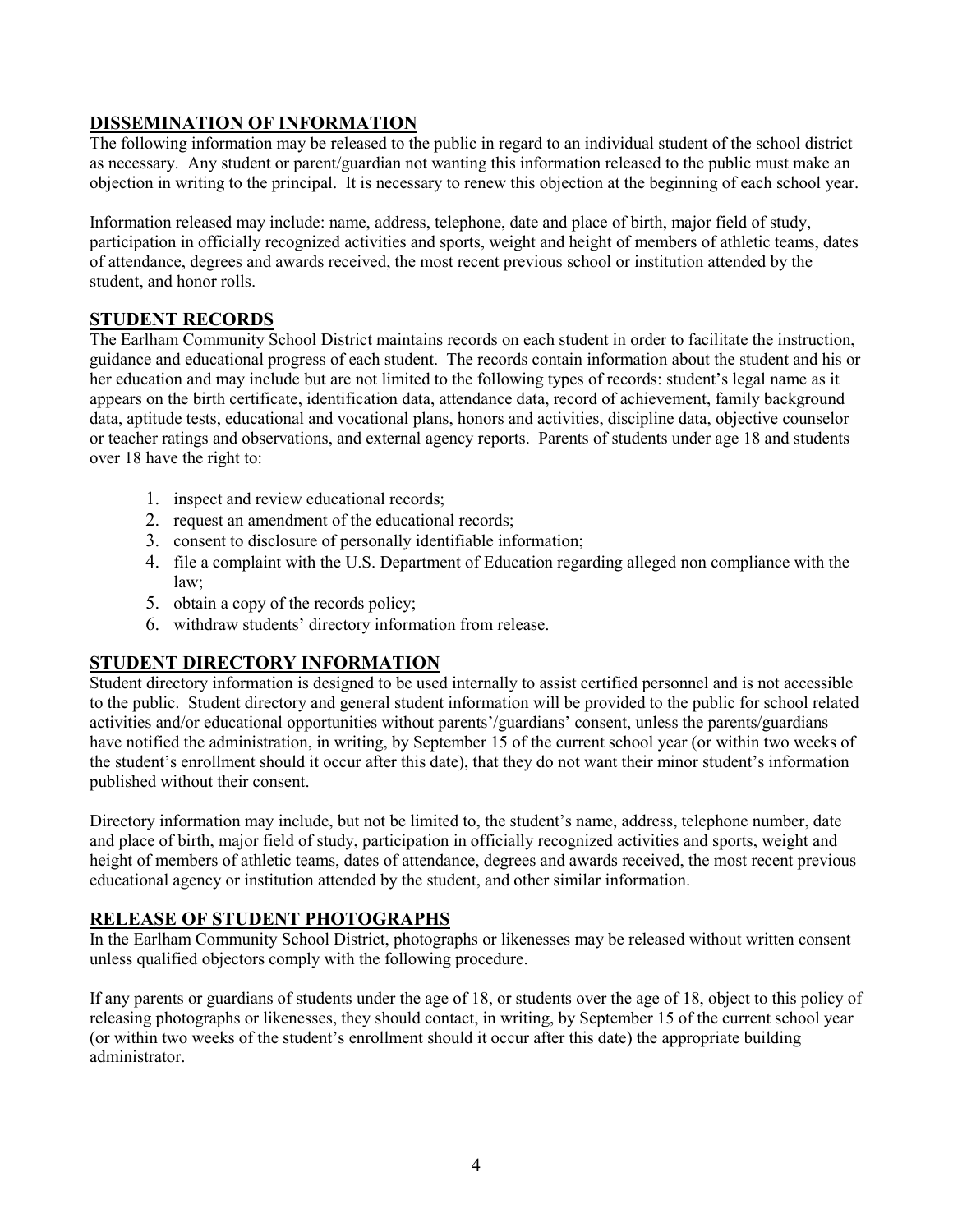### **DISMISSAL TIME**

If dismissal is different because of weather or other emergency, families should have an emergency closing form filled out in each student's folder so that s/he knows where to go on that particular day. Please make sure your child knows where s/he is to go after school is dismissed. Communicate any changes that may occur in writing to the office.

#### **LEAVING SCHOOL EARLY**

Students who need to leave school during the day need to be excused through the district office. Parents who wish to have a child excused during the day should call, send a note, or come to the office and the note will then be approved by the principal. We ask that a parent sign his/her child in and out through the office. This regulation is made for the safety of the child. If a child is to leave early with someone other than his or her parents, a note or phone call is necessary.

Please do not have grandparents, aunts, uncles, or anyone else other than biological parents or guardians call or make arrangements for students, unless a note is placed in the student's file by the parent allowing others to make arrangements for their child.

It is suggested that parents/guardians consult the school calendar before arranging medical and dental appointments. Early dismissals are listed in the school calendar in this handbook for your information.

#### **STUDENT DISCIPLINE**

The school has established expectations for student behavior and each student will be required to abide by those rules. Students at Earlham have the right to be safe, to learn, and to be respected. The school's goal is to encourage responsible behavior and self control in an effort to assure these rights for all students.

Teachers will strive to recognize positive student behavior whenever possible. However, if inappropriate behavior continues to occur, there will be consequences for those behaviors. Earlham Community School believes it is necessary to work in cooperation with parents and guardians at all times to achieve a high degree of discipline. It is also our belief that correctional discipline should be constructive rather than just punitive.

Students' conduct and behavior should be appropriate to maintain the orderly and efficient operation of the school while respecting the rights and privileges of all students, school personnel, and members of the community both on and off school premises.

Informing Parents of Discipline Concerns – Telephoning a parent because of a discipline concern may be used independently or in conjunction with any disciplinary action. Often, a telephone call home may suffice in solving the problem. The school will involve parents at an early stage in order to address problems and correct them in a timely manner.

Office Referral/Principal's Office – A student may be sent to the principal's office if he/she has posed a problem in the classroom for a length of time and other disciplinary procedures have not been successful. Sending a student to the principal's office is intended to be used as a last resort rather than a routine procedure. The exception would be a more severe incident such as fighting or physically harming another student, deliberate destruction of school or personal property, possession or use of dangerous objects, and flagrant disrespect for an adult in charge. Parents will be notified when a child has been sent to the principal's office and the incident will be documented.

# **PARTY INVITATIONS**

Problems may develop regarding invitations to parties or other non-school activities being handed out at school. This may cause hurt feelings to those left out, which directly affects class work; therefore, party invitations are not to be distributed at school.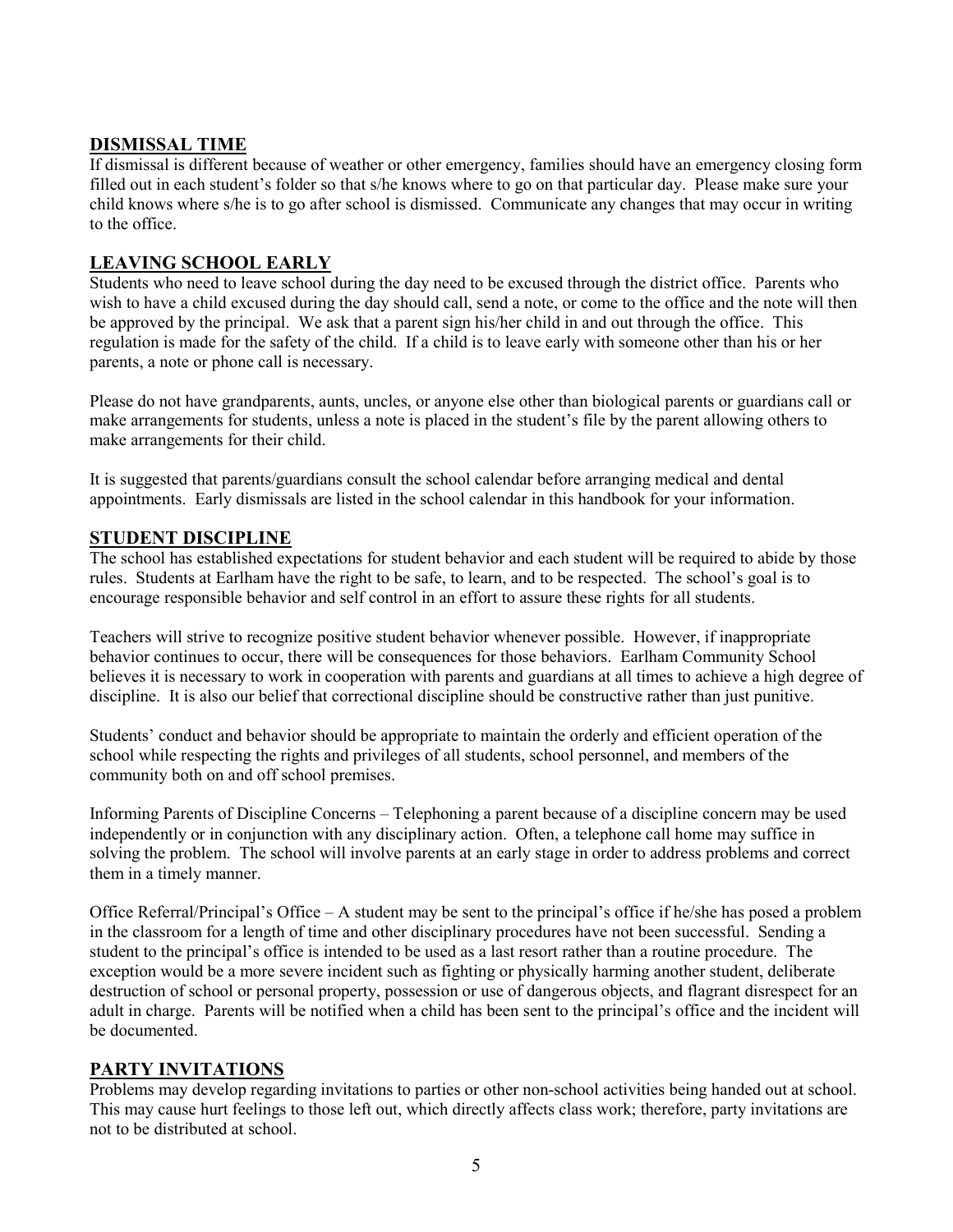#### **LOST AND FOUND**

A lost and found department is maintained by the school. It is the child's responsibility to check in the lost and found area periodically if s/he has lost something. Student clothing and other items should be clearly labeled. If your child has lost an item, we shall do everything possible to help him/her find it. Money, purses, wallets, watches, electronic devices, and other valuable items are to be turned into the front administration office. Pupils are urged to make a prompt inquiry concerning such items.

#### **LUNCHROOM PROCEDURES**

Students have the option of eating hot lunch or bringing a sack lunch from home. (Please do not send pop in your child's sack lunch) They may leave with parents for a special lunch out if the parent/guardian notifies the school in advance.

We believe it is important to try and teach good eating habits and manners in our lunch area. We encourage parents to come and eat with his/her child at any time. We ask that you plan accordingly for money to be in your child's lunch account at all times. If parents desire information concerning free or reduced lunches, please contact Vicky Boyle at 758-2214 ext. 101.

# **SCHOOL ACTIVITES**

#### **CONDUCT AT ACTIVITIES**

Students attending athletic events, plays, musical programs, etc. will be expected to follow the same good conduct rules used during regular school hours. Students should remain seated, watch the event, and display good sportsmanship. Students should not be playing on the sidelines or in the hallways during the event. If inappropriate behavior continues after a warning, the student may be asked to leave the event. If a student leaves for any reason, s/he will not be readmitted.

# **ATTENDANCE AT PERFORMANCES**

Any elementary student taking general music is required to attend all performances their class is involved in. Any student who fails to attend any of the concerts will have his/her grade in the class reduced. Only students who present a written parental excuse in advance of the concert will be excused. If a student is absent the day of the concert, s/he will not be allowed to perform in the concert that evening. Exceptions may be made in the case of an emergency.

# **HEALTH AND SAFETY**

# **TESTING AND PHYSICAL EXAMINATIONS**

Audiologists from the Heartland Area Office conduct hearing tests every year for grades PK-5 and special education students. All children who have had previous problems are also tested. Parents and other school personnel may refer any child. Parents will be notified of the results.

The school nurse conducts vision screening in the fall of each year for at least grades 1, 3, 5 and special education. Parents and other school personnel may refer any child. Parents will be notified if a problem is found.

Speech screening is conducted by the speech clinician early in the school year. If speech or language difficulties are noted, further testing may be done to determine how to best help the child.

Physical examinations and health histories are required of all children entering kindergarten. They also may be requested for new students, special education students and children who have serious chronic health problems if a need is indicated.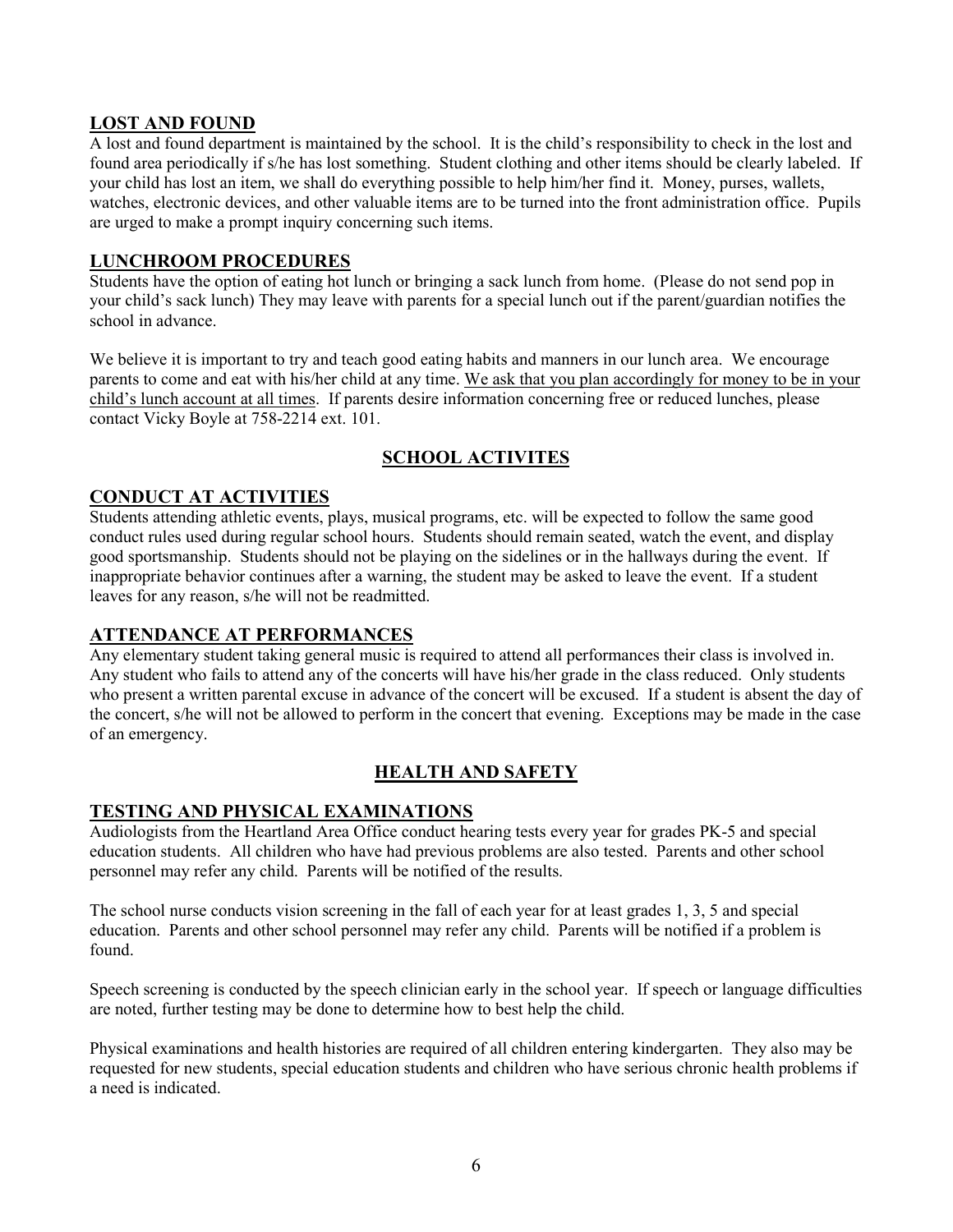#### **RECESS GUIDELINES**

We believe in the importance that every child receive recess for fresh air and positive socialization. If you feel your child needs to stay in from the recess the day after an illness, a note from you, the parent/guardian, is required. A doctor's note is required to stay inside for any longer than one day.

Rules for the playground are kept to a minimum so that they are easily remembered and followed by students and teachers.

- 1. Stay inside the fenced playground area.
- 2. Use equipment as it was intended to be used..
- 3. Treat everyone in a safe and helpful way.
- 4. Follow the directions given by the recess teacher.

These expectations are taught and reviewed periodically in classrooms and are expected to be followed by all students. Students who continue to disregard the rules and expectations may lose the privilege of recess for a period of time. Parents will be invited to assist in correcting recess concerns.

Students need to be dressed appropriately for outside play. Please do not allow your child/children to bring toys from home for the playground. This will eliminate the possibility of damage or loss of an item. Students are under the supervision of the person on duty and are required to follow their directions. Students violating general behavior rules on the playground rules will be disciplined.

#### **COLD WEATHER GUIDELINES**

\* Requirements for students to go out to recess

Temperature 60 degrees or below

1. Students need to have on an additional sweatshirt or jacket

Temperature 40 degrees or below

- 2. Students need to have:
	- 1.Winter coat
	- 2.Gloves
	- 3.Hat or something to cover ears

\* Snow on the ground:

3. Boots and snow pants required to play off of hard surface.

#### **If temperature or wind-chill drops below 0 degrees we will have indoor recess.**

If students do not have the above other than boots and snow pants:

4. Students who repeatedly do not bring appropriate recess clothing - a parent/guardian contact will be done by the classroom teacher by phone, email, or note as a reminder.

# **CURRICULUM**

#### **BASIC CURRICULUM**

The educational program at all levels is aligned with the Iowa Core and grounded in the basics, yet enriched to meet the needs of all students. Reading, writing, listening, speaking and mathematics are stressed at all grade levels. Social studies, science and health are equally important subject areas. The ability to think and solve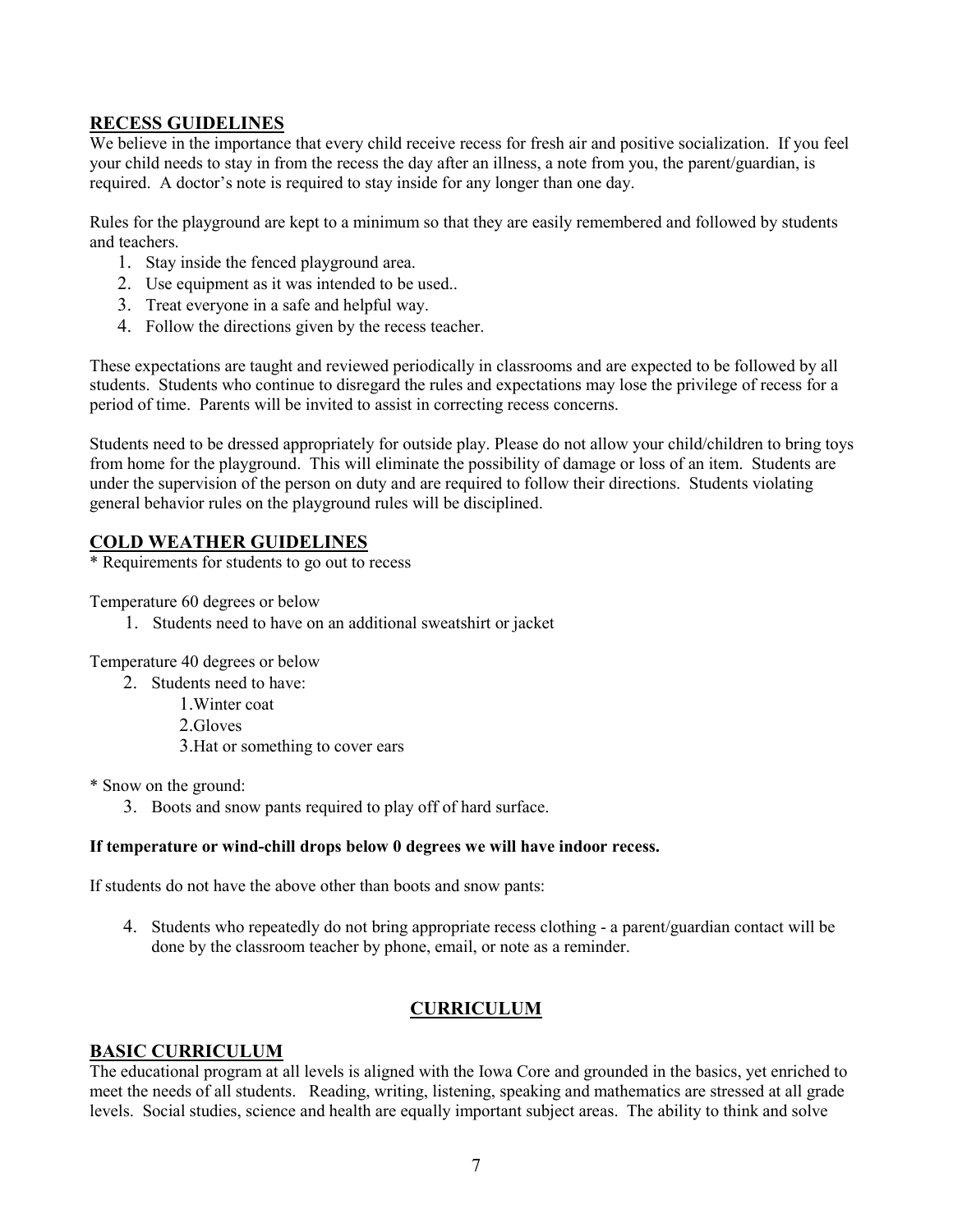problems is stressed in each academic area. Learning is extended and enhanced through use of media centers and computer laboratories.

# **MUSIC**

Vocal – all students receive instruction on a scheduled basis.

Instrumental – Lessons are offered for students in grade five on a regular schedule. Parents/guardians of fifth grade students will be receiving more detailed information from the band instructors.

# **ART**

Art classes are scheduled for grades PK-6. The school furnishes most material. Children's art work will be on display throughout the year and will be available to view during certain school functions.

# **PHYSICAL EDUCATION**

Physical education classes are scheduled for grades PK-6. When playing in the gym, tennis shoes are recommended. Other soft-soled shoes may be satisfactory if they do not leave marks on the floor. Gym type shoes are a necessity for gym classes.

# **EELP-EARLHAM EXTENDED LEARNING PROGRAM**

The philosophy of the Earlham Elementary Extended Learning Program is to ensure that the curriculum offered is based on the interests, needs, and abilities of our students. We are committed to personalizing each student's education and to develop creativity while stimulating all kinds of interests. K-6 students will benefit from an inclusion program with scheduled classes as well as 3-6 students receiving the opportunity to be pulled out in small groups on a weekly schedule to enhance their abilities further.

# **TITLE 1 MATH AND READING**

Special reading and math assistance is provided for qualified students in grade one and two in buildings that qualify under federal guidelines.

# **SPEECH**

Speech services are available for Pre-Kindergarten through high school age children. Referrals are accepted from teachers, parents/guardians, and outside agencies through your school. Services are provided either by working with the child in the speech room or by collaborating with the child with the classroom teacher.

# **SPECIAL EDUCATION**

A continuum of special education services is available to students with disabilities in Pre-Kindergarten through 6<sup>th</sup> grade. Referral for special education services is initiated at the elementary level through a building assistance team made up of teachers and administrators. Please refer to the B.A.T. referral process on page 5. Special education services are provided for the following areas: speech and language disorders; learning, behavioral and mental disabilities; physical, visual and hearing impairments; autism; and traumatic brain injury. An Individual Education Plan is developed for each special education student by a team consisting of parents, teachers, principal and specialists from the Heartland Area Education Agency.

# **COMPETENT PRIVATE INSTRUCTION**

Parents of children who are of compulsory education age (six years of age by September 15) may choose to provide competent private instruction outside of the public school setting. Instruction may be provided by a contacted licensed teacher or directly by the parent. Parents may request dual enrollment with the District which permits participation in certain classes and extracurricular activities or enrollment in the District Assisted Home Schooling Program. Information pertaining to Competent Private Instruction can be obtained by contacting the elementary principal at 758-2235 ext. 138.